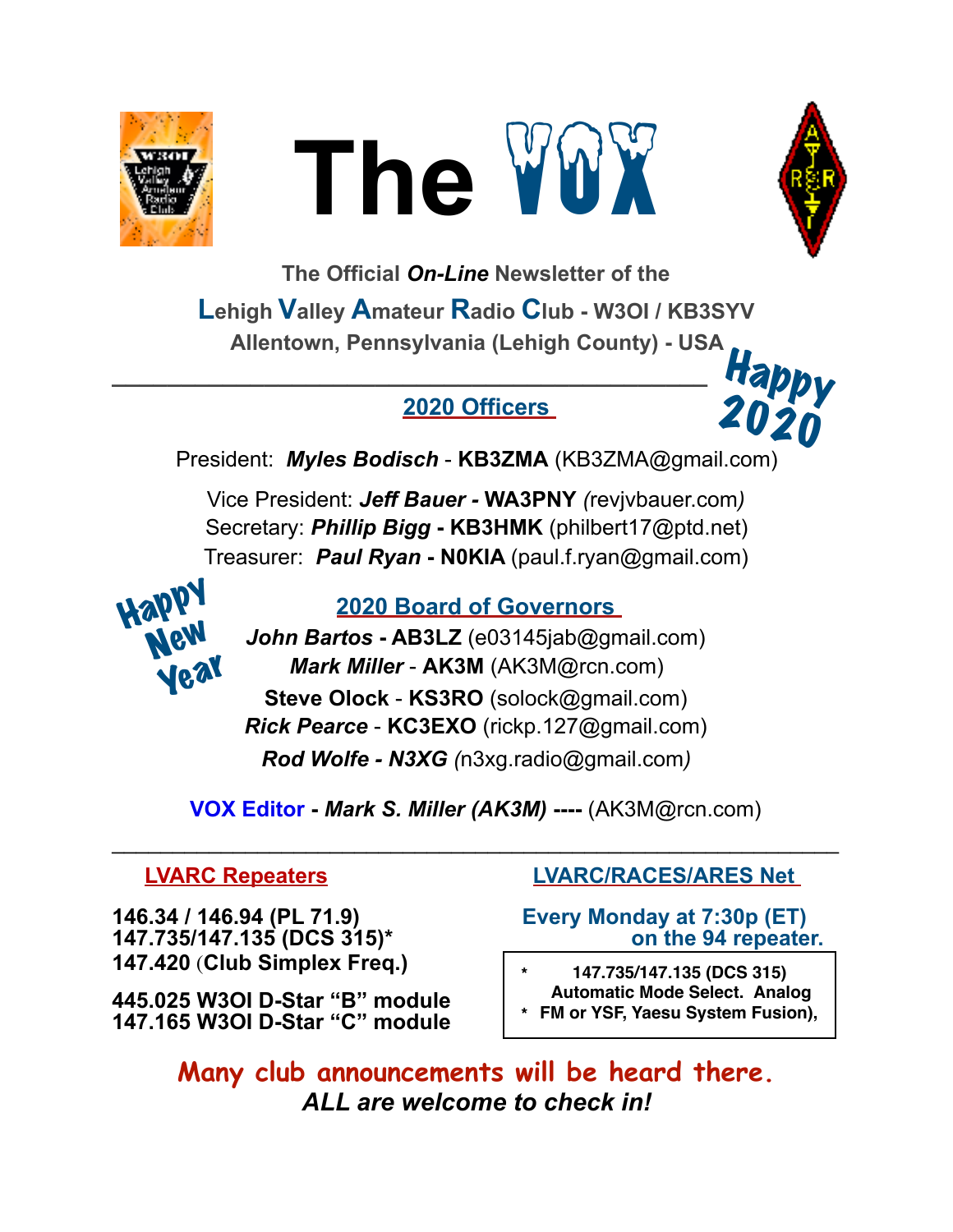The **January** LVARC meeting will be on **Tuesday January 7,** 2020 at the Tri-Clover Fire Company in Orefield at **7:30p (local time).** 

**The scheduled program is** *EMCOMM* **by Mike (KC3BLF)** 

# Plan to attend!

**The LVARC holds it's monthly meetings on the FIRST TUESDAY of every month at the Tri-Clover Fire Companyin Orefield, Pennsylvania at 7:30p Eastern time.**

# LVARC TEST SESSIONS

The LVARC holds monthly test sessions on the third Friday of every month. The test is held at Hanover Elementary School at 3890 Jacksonville Road in Bethlehem, PA at **6:30p**.

# **REGISTRATION IS REQUIRED**

**To register, contact Mark (AK3M) at [AK3M@rcn.com](mailto:AK3M@rcn.com) or call 610-428-4475 NO later than the Sunday BEFORE the session.**

# \*NOTICE\* \*

**The LVARC radio shack is open for use on the third Tuesday of the month BUT you MUST CONTACT Myles (KB3ZMA) FIRST. Myles can be contacted at [\(KB3ZMA@gmail.com](mailto:KB3ZMA@gmail.com))**.

#### **CONGRATULATIONS and Welcome to the 2020 officers and Board Members!**

See page 4 or the first page of the VOX for a list of new officers and board members.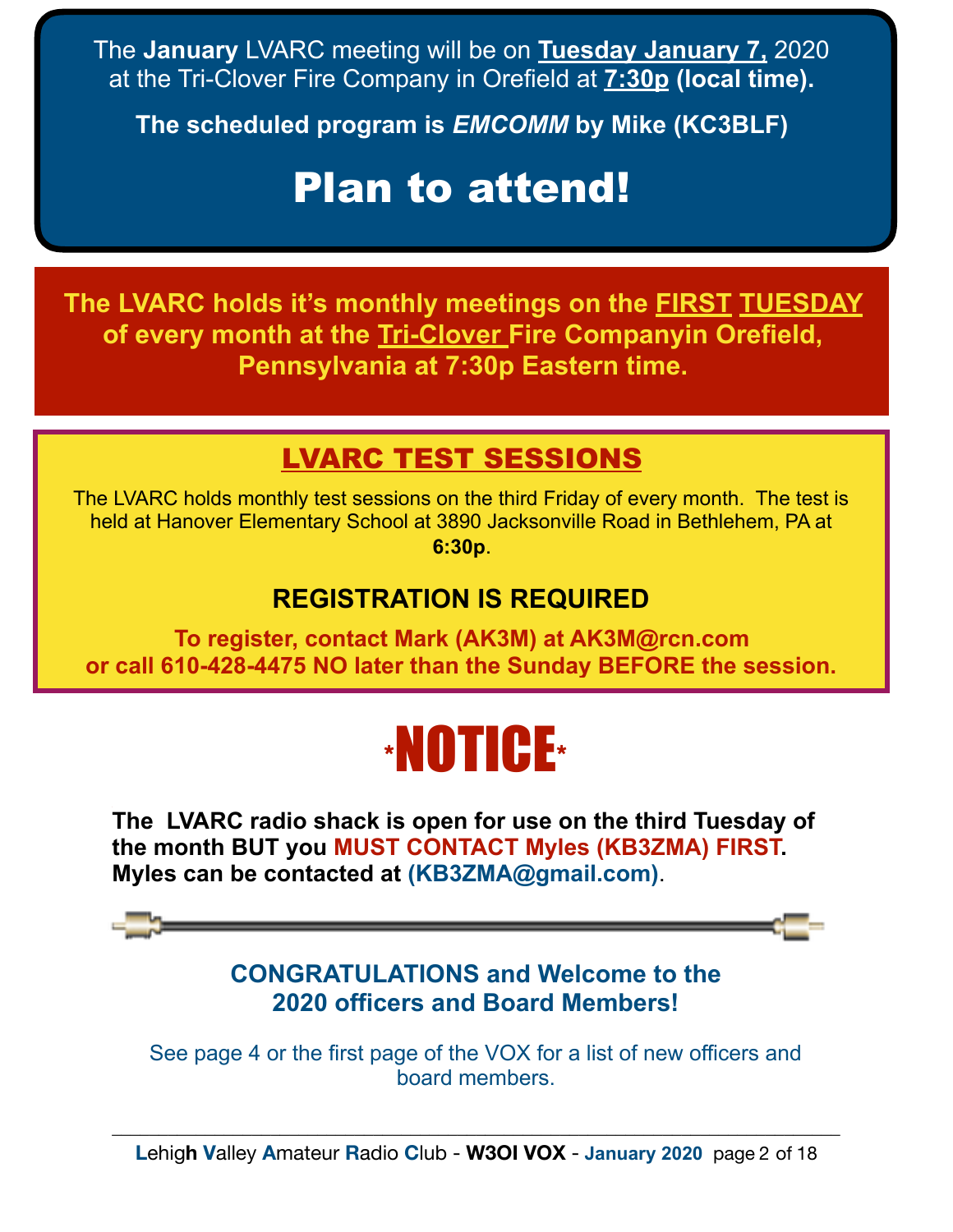# **Upcoming 2020 LVARC Programs**

**January - "**EMCOMM" - Mike Mandell (KC3BLF) **February** - Repeaters - Rod Wolfe (N3XG) **March** - Gordon West - Via Skype - Subject TBD

**Note:** — Programs or topics are subject to change. Listen to the Monday Night Net for changes.

# **The LVARC 2020 Activity Calendar**

# **January 2020**

**January 6 - Monday Night LVARC Net - 7:30p 146.940 January 7 - LVARC meeting at 7:30p at the Tri-Clover F.C. January 12 - Deadline to register for Jan 17 test session January 13 - Monday Night LVARC Net - 7:30p 146.940 January 17 - LVARC test session - 6:30p January 18 - Saturday - Trip to Makers - 2:00p January 20 - Monday Night LVARC Net - 7:30p 146.940 January 27 - Monday Night LVARC Net - 7:30p 146.940** 

\* The LVARC radio shack is open on the third Tuesday of the month *ONLY AFTER CONTACTING Myles* **(KB3ZMA) at [KB3ZMA@gmail.com](mailto:KB3ZMA@gmail.com)**.





**Looking forward to another LVARC ARES season!** 

Listen to the Monday Night Net. read the VOX and attend meetings to find out when 2020 ARES events will happen. Volunteer your time and communications expertise.

**If you received a ham related item for Christmas, share it with the group. Send a picture and description to Mark (AK3M) for inclusion in the VOX.**

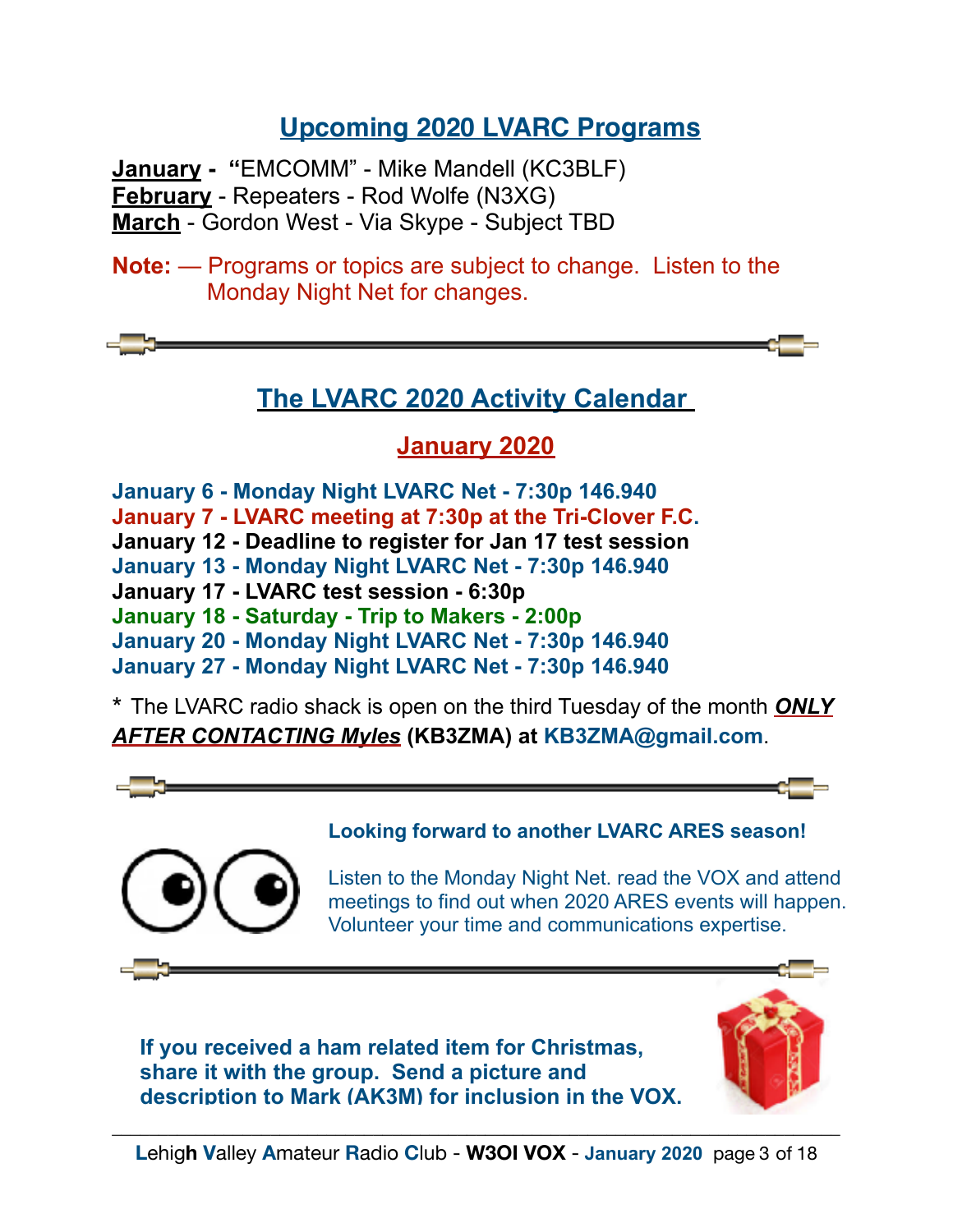

# *New Year's Resolutions*

*Do your 2020 resolutions include the LVARC?*

Maybe you will attend more meetings, check into the Monday Night Net, attend Field Day, submit an article for the VOX, volunteer for an ARES event(s), etc.

#### *Let's make the 2020 LVARC another banner year!*



# **Welcome the 2020 Officers and Board Members**

*President*: **Myles Bodish (KB3ZMA)**  *Vice President*: **Jeff Bauer (WA3PNY)** *Treasurer*: **Paul Ryan (N0KIA)**  *Secretary*: **Phil Bigg (KB3HMK)** 

# **2020 Board of Governors**

**John Bartos (AB3LZ) Mark Miller (AK3M) Steve Olock (KS3RO) Rick Pearce (KC3EXO)** *Rod Wolfe (N3XG)*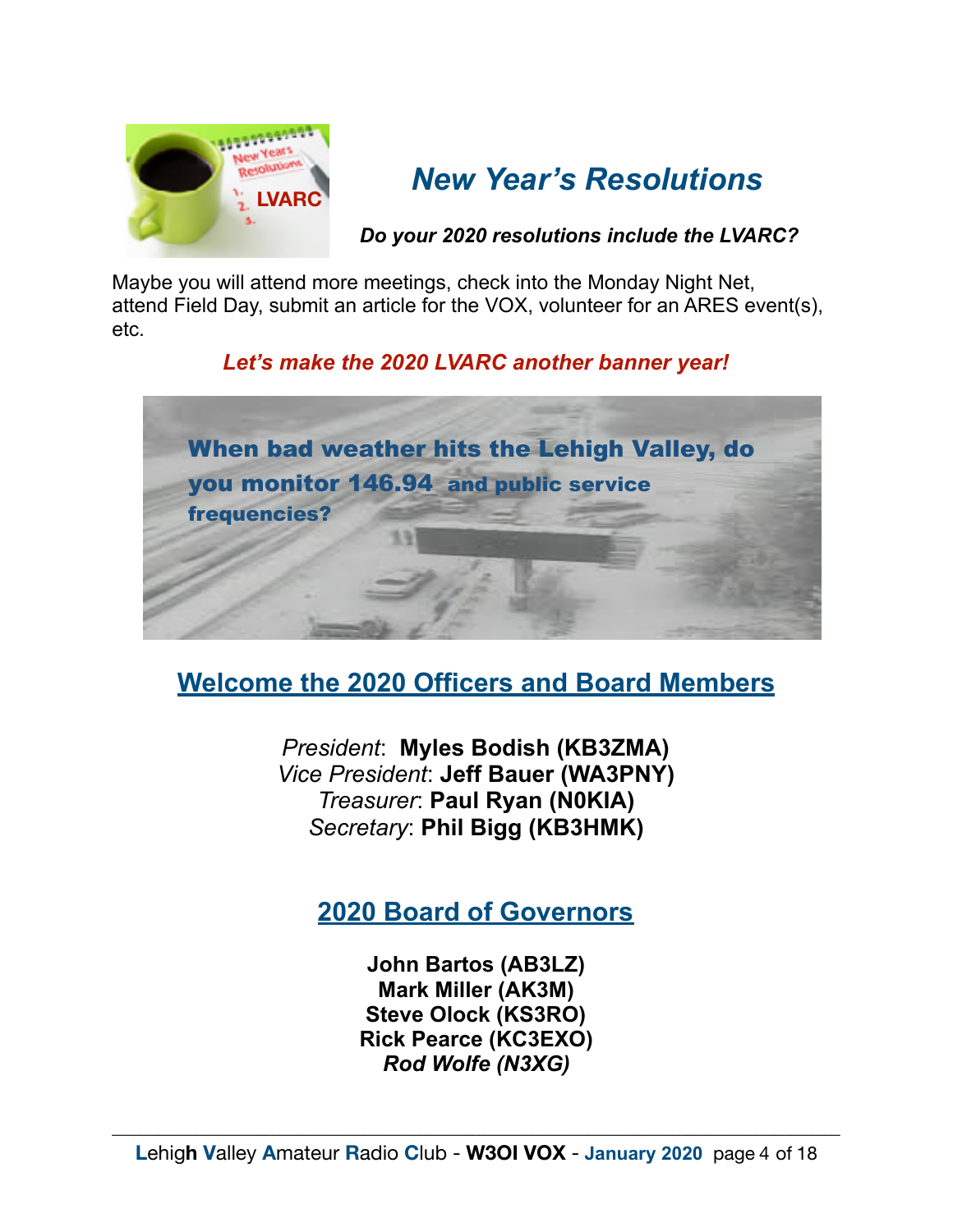# 2020 LVARC Dues are Now Due

The dues for 2020 are now being accepted. Dues are as follows.

#### **Individual membership - \$20.00 Family membership - \$25.00 Student membership - \$15.00**

If you have any questions, email to [LVARC.W3OI@gmail.com](mailto:LVARC.W3OI@gmail.com)

Dues can be paid:

(1) at a meeting in an envelope with you name and call

(2) Via PayPal

(3) Send a check via US mail to:

 Paul Ryan (N0KIA) at: 5814 Lindbergh St, Orefield. PA. 18069 (include your name and call)



Send your VOX submissions to Mark (AK3M) at **[AK3M@rcn.com](mailto:AK3M@rcn.com)**. You can send pictures and/or text.

#### *A BIG TNX to John (AB3LZ) for his service to the club as president!*

We look forward to your continued service as a member of the board for 2020!

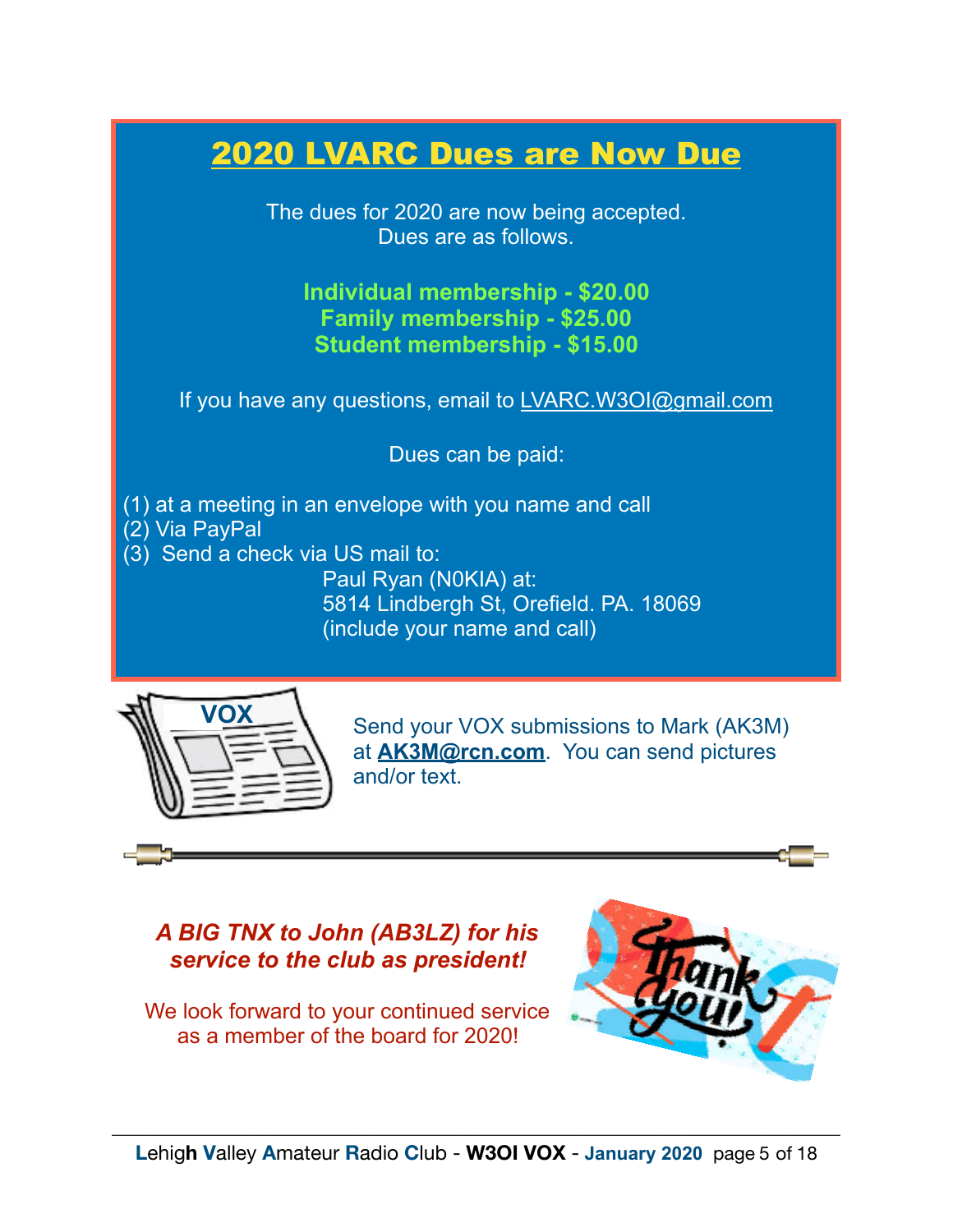| Sunday                                               | Monday                                    | Tuesday                                               | Wednesday      | Thursday                            | Friday                                                       | Saturday                                                              |
|------------------------------------------------------|-------------------------------------------|-------------------------------------------------------|----------------|-------------------------------------|--------------------------------------------------------------|-----------------------------------------------------------------------|
|                                                      | JANUARY<br>2020                           |                                                       | New Year's Day |                                     | 3                                                            | 4                                                                     |
|                                                      | 6<br><b>LVARC</b><br><b>Net</b><br>7:30p  | <b>LVARC</b><br>Meeting<br>7:30p                      | 8              | 9<br>D-Star<br><b>Net</b><br>7:00p  | 10                                                           | 11                                                                    |
| 12<br>Deadline to<br>register for<br>test<br>session | 13<br><b>LVARC</b><br><b>Net</b><br>7:30p | 14                                                    | 15             | 16<br>D-Star<br>Net<br>7:00p        | 17<br><b>LVARC</b><br><b>Test</b><br><b>Session</b><br>6:30p | 18<br><b>LVARC</b><br>to visit<br>"The LV<br><b>Makers</b> "<br>2:00p |
| 19                                                   | 20<br><b>LVARC</b><br><b>Net</b><br>7:30p | 21<br><b>LVARC</b><br><b>Activity</b><br><b>Night</b> | 22             | 23<br>D-Star<br><b>Net</b><br>7:00p | 24                                                           | 25                                                                    |
| 26                                                   | 27<br><b>LVARC</b><br><b>Net</b><br>7:30p | 28                                                    | 29             | 30<br>D-Star<br><b>Net</b><br>7:00p | 31                                                           |                                                                       |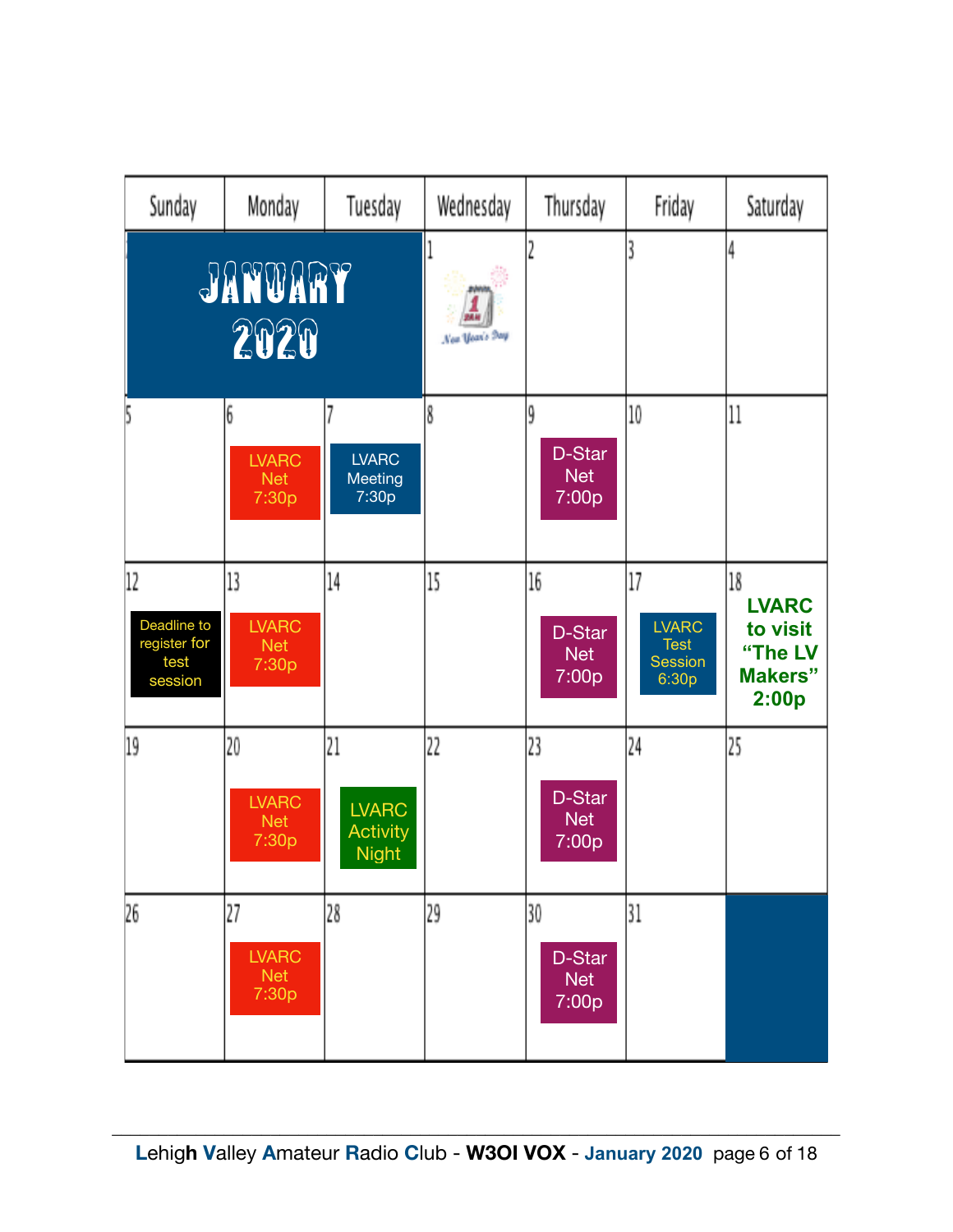# **LVARC Gear Now Available**



**The LVARC logo is now registered with MP Outfitters!** You can visit their store and order shirt(s) with the LVARC logo on it/them. You first visit and select your shirt. Then you can place your order and pick up a few days later. There are many different styles and prices of apparel. An LVARC shirt would make a terrific New Year's gift!

MP Outfitters is located at:

**MP Nursing Apparel 2733 W. Emmaus Ave. Allentown, PA 18103**  (610)797-6900 Hours: Monday-Friday 9am-7pm Saturday 10am-4pm Sunday Closed



#### **Display the LVARC logo proudly!**

John (AB3LZ) purchased two shirts from MP Outfitters. They are pictured below.



Pictured here are John's (AB3LZ) selections of one long sleeved button down shirt and one short sleeve polo shirt. There are many different shirts available depending on your price range and style.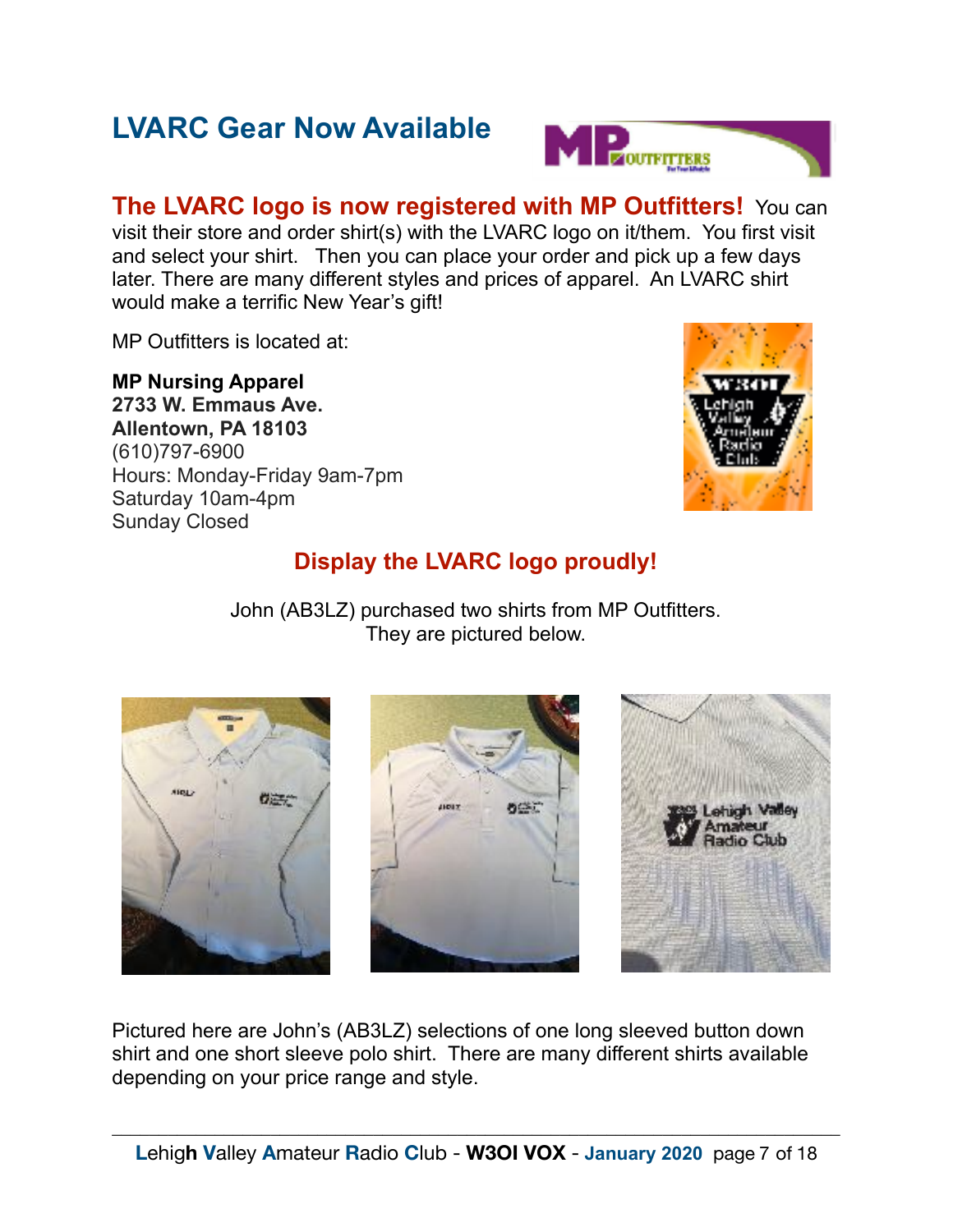#### **Public Service VHF Hand Held Scanner for Under \$100**

de Larry (NR3R)

**READER SUBMISSION**



**T**he LVARC will meet at the *Lehigh Valley Makers* workshop on **Saturday January 18 at 2:00p**. Join the group and make a VHF tape measure antenna.

You can visit their website prior to the group visit at: **http:// makelehighvalley.com/blog/about/** 

There site is located in the Bridgeworks Enterprise Center at:

**[905 Harrison St.](https://www.google.com/maps/dir//905+Harrison+St+%23101,+Allentown,+PA+18103/@40.5936753,-75.4758128,17z/data=!4m13!1m4!3m3!1s0x89c43bd13836b77f:0x66ceab2ad26787d0!2s905+Harrison+St+%23101,+Allentown,+PA+18103!3b1!4m7!1m0!1m5!1m1!1s0x89c43bd13836b77f:0x66ceab2ad26787d0!2m2!1d-75.4736241!2d40.5936753) [Suite 101](https://www.google.com/maps/dir//905+Harrison+St+%23101,+Allentown,+PA+18103/@40.5936753,-75.4758128,17z/data=!4m13!1m4!3m3!1s0x89c43bd13836b77f:0x66ceab2ad26787d0!2s905+Harrison+St+%23101,+Allentown,+PA+18103!3b1!4m7!1m0!1m5!1m1!1s0x89c43bd13836b77f:0x66ceab2ad26787d0!2m2!1d-75.4736241!2d40.5936753) [Allentown, PA. 18103](https://www.google.com/maps/dir//905+Harrison+St+%23101,+Allentown,+PA+18103/@40.5936753,-75.4758128,17z/data=!4m13!1m4!3m3!1s0x89c43bd13836b77f:0x66ceab2ad26787d0!2s905+Harrison+St+%23101,+Allentown,+PA+18103!3b1!4m7!1m0!1m5!1m1!1s0x89c43bd13836b77f:0x66ceab2ad26787d0!2m2!1d-75.4736241!2d40.5936753)**

> **For additional details, listen to the Monday Night Net or attend the January meeting.**

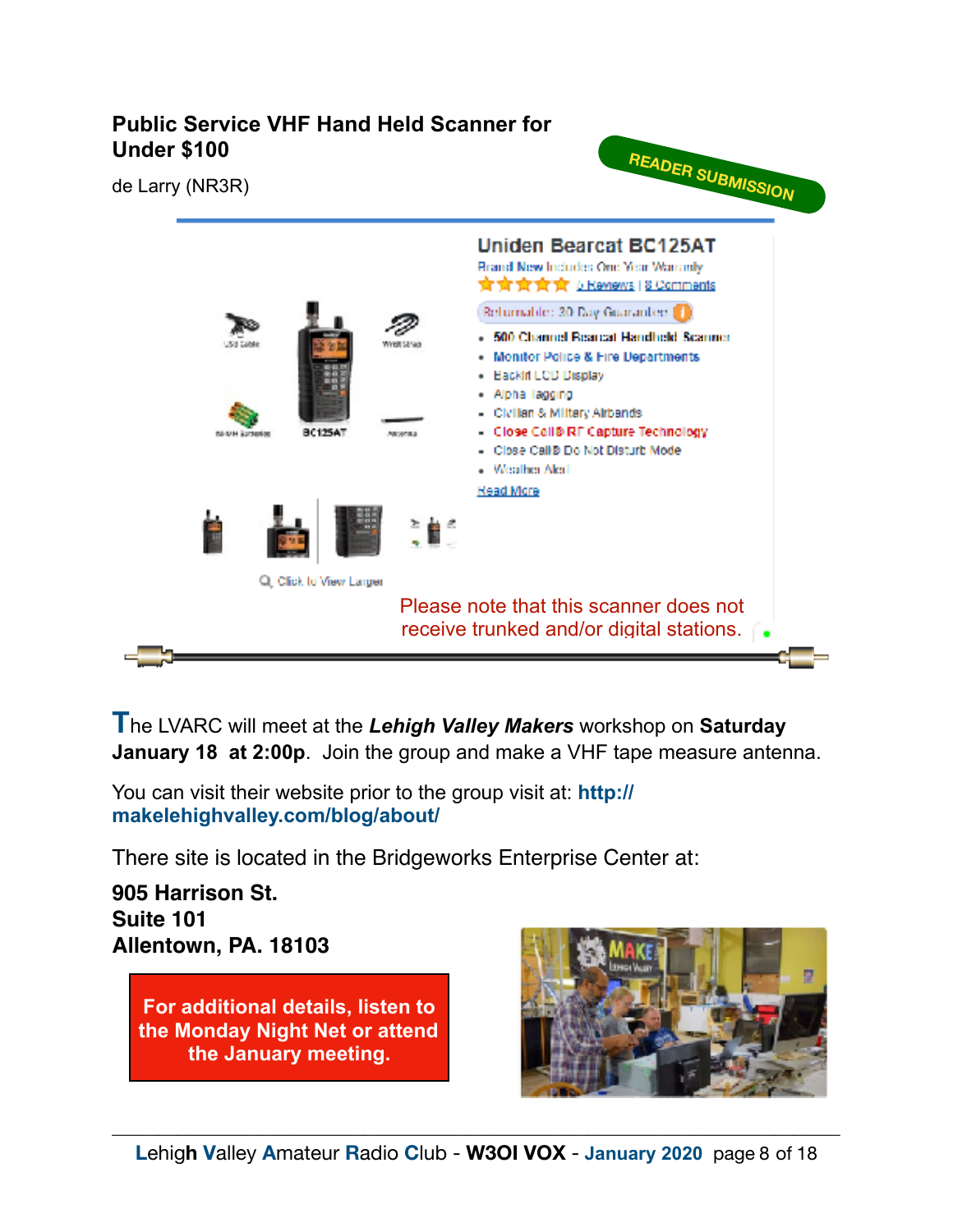# **Lehigh Valley Amateur Radio Club (W3OI) Meeting Minutes**

Date: December 3, 2019

The meeting was called to order by President Bartos at 1932 Hrs. (EST).

The meeting opened with the Pledge of Allegiance, and then a moment of silence was observed for Silent Keys.

There were a total of 17 members in attendance, and the club was joined by no guests.

Rod Wolfe Present

The following cabinet and Board Members were present at the meeting:

| President - John Bartos        |                    | Present |
|--------------------------------|--------------------|---------|
| Vice President - Chuck Ballard | Present            |         |
| Treasurer - Paul Ryan          | Present            |         |
| Secretary - Phil Bigg          | Present            |         |
|                                |                    |         |
| <b>Board Members:</b>          | Myles Bodisch      | Present |
|                                | Mark Miller        | Present |
|                                | <b>Rick Pearce</b> | Present |
|                                | Matt Kriebel       | Present |

**Guests:** No guests

**Corrections additions to the minutes**: None noted

Motion to accept made by: Chuck – W3CDY Seconded by: Don – N0VGA Motion passed by voice vote:  $(Y/N)$  Y

**Treasurer's Report** (Paul - N0KIA)

 The report was presented Motion to accept made by: Rick – KC3EXO Seconded by: Myles – KB3ZMA Motion passed by voice vote: (Y/N) Y

#### **Committee Reports:**

Repeater: Repeaters are working fine.

Program: There will be no program tonight due to elections. John is putting a schedule together for the 2020 year. The following is tentively scheduled for 2020. January – EmComm by Mike (KC3BLF) and WT Jones (WN3LIF) February - Repeaters March – Gordon West (WB6NOA)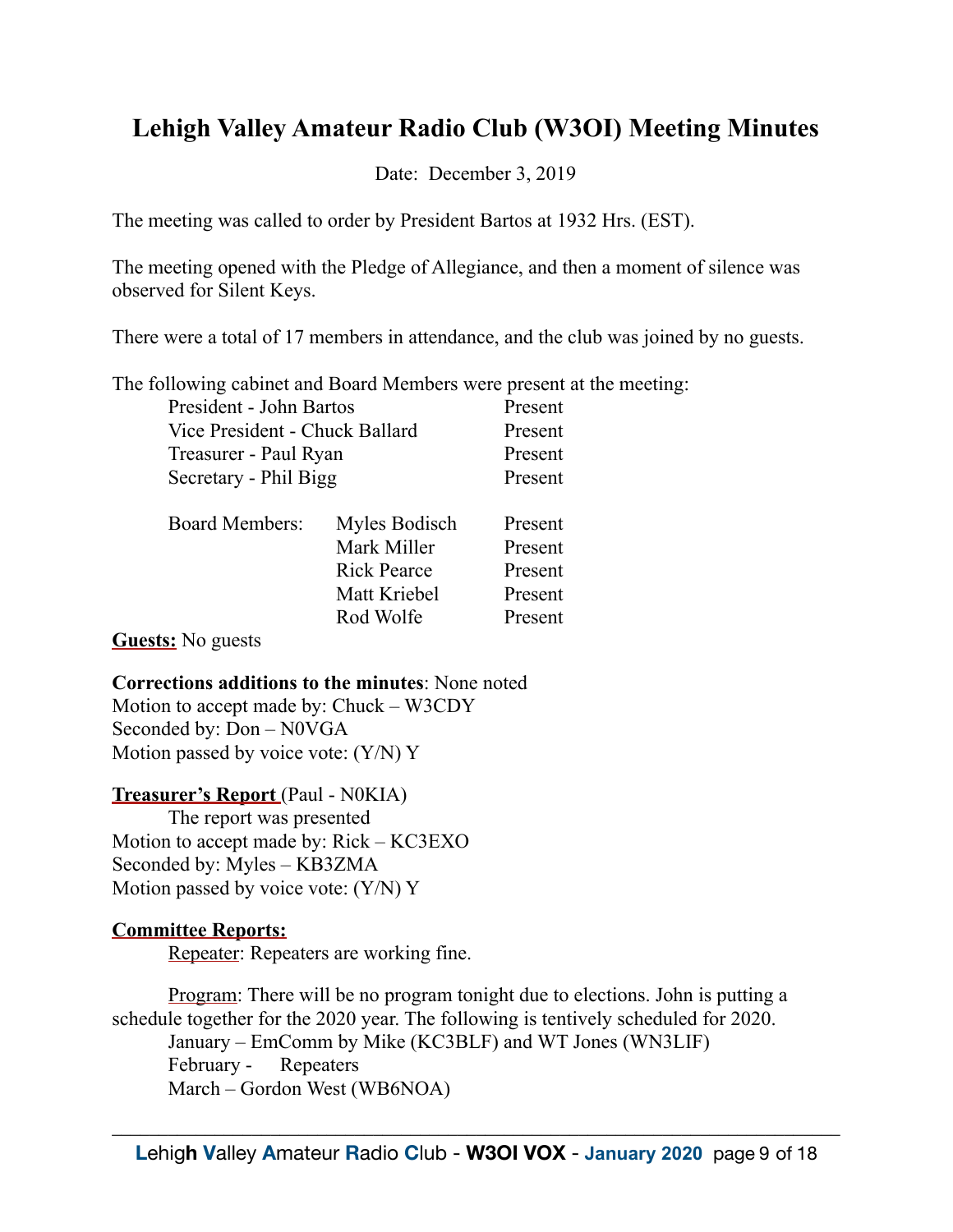**Volunteer Examiners:** At the November 15 2019 LVARC test session, one tested and one passed.

**CONGRATULATIONS** to Rob Roomberg (KB3BYT). Rob upgraded from General to Extra.

VE's in attendance included **Mark** (AK3M), **Walt** (KE3SP) and **Doug** (N3WGH). The next scheduled test session is Friday December 20 2019. The deadline to schedule for this test session is Sunday December 15 2019.

**ARES / RACES:** The club participated in the Limerick drill that was locally. Three members participated. Carbon County was able to see what the club can do. There were no ARES events until April 2020.

**Club Station / Trailer:** Nothing new to report for club station. The ceiling and desktop for the trailer are done. The trailer will need a new tire. The mast will need to be placed to either side of the trailer due to space.

**Communications:** Nothing to report

**Old Business:** John previewed two shirts with the embroidered club logo that he purchased at MP Uniform. One was a long sleeve button down shirt and the other was a polo shirt.

Elections will be held at the end of the meeting.

**New Business:** John scheduled a tour of the Maker Group Movement facility for Saturday January 18. He thought a tape measure yagi would be a good project to try. More info to follow.

 The Cookie Cruncher is December 17 at 7:30 PM at the fire company. Many prizes to be raffled off. You will receive a ticket when you attend the party. Please take something to share with everyone. The Pres Schuler award will also be given out that night.

**Good of the Order:** Tri-Clover Fire Company had some personnel changes. The company is still committed in supporting us.

#### **New member applicants:**

 Name: Mark Rice Callsign: AC3ES

 Name: Tom Slapinski Callsign: KB3IUE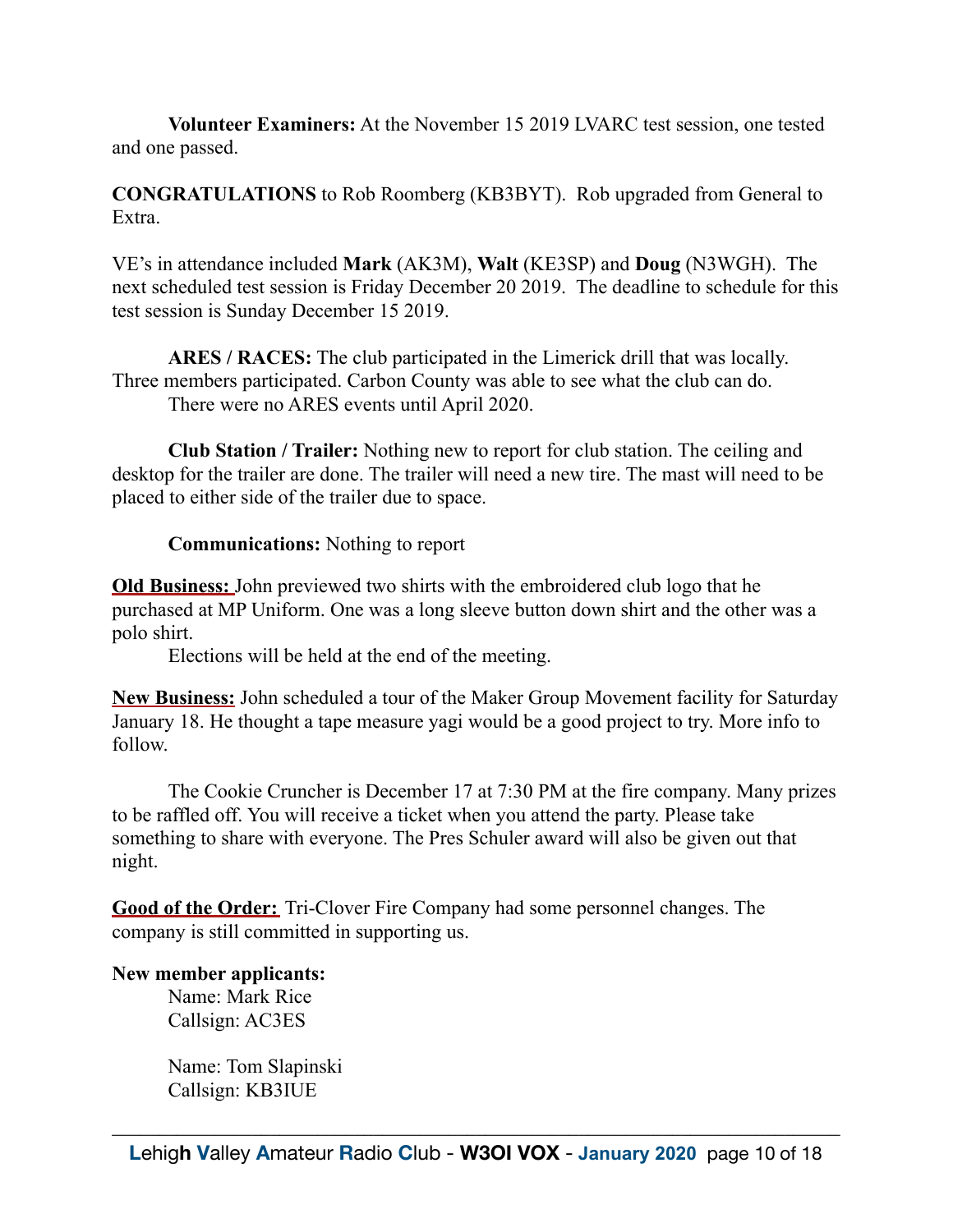New Members motion to accept made by: Don – N0VGA Seconded by: Dan – KC3HWD Motion passed by voice vote: (Y/N) Y

A motion was made by Rod (N3XG) to adjourn and seconded by Steve (K2OPA) at 2009 hrs. to suspend the meeting for elections.

The election was then held.

A motion was then made by Rod (N3XG) and seconded by Rick (KC3EXO) at 2026 hrs. to reopen the meeting for the election results.

The following is the result of the election for the 2020 club officers:

#### **2020 Officers**

President: **Myles Bodisch** - **KB3ZMA** Vice President: **Jeff Bauer - WA3PNY** Secretary: **Phillip Bigg - KB3HMK** Treasurer: **Paul Ryan - N0KIA**

**2020 Board of Governors**

**John Bartos - AB3LZ Mark Miller** - **AK3M Steve Olock** - **KS3RO Rick Pearce** - **KC3EXO Rod Wolfe - N3XG** 

The LVARC Monthly Business Meeting Closed at 2029 hrs. (EST.) Motion to accept made by: Myles – KB3ZMA Seconded by: Dan – KC3HWD Motion passed by voice vote:  $(Y/N)$  Y

Respectfully Submitted de KB3HMK, Secretary.

*"Your success and happiness lies in you. Resolve to keep happy, and your joy and you shall form an invincible host against difficulties."* 

—- Helen Keller

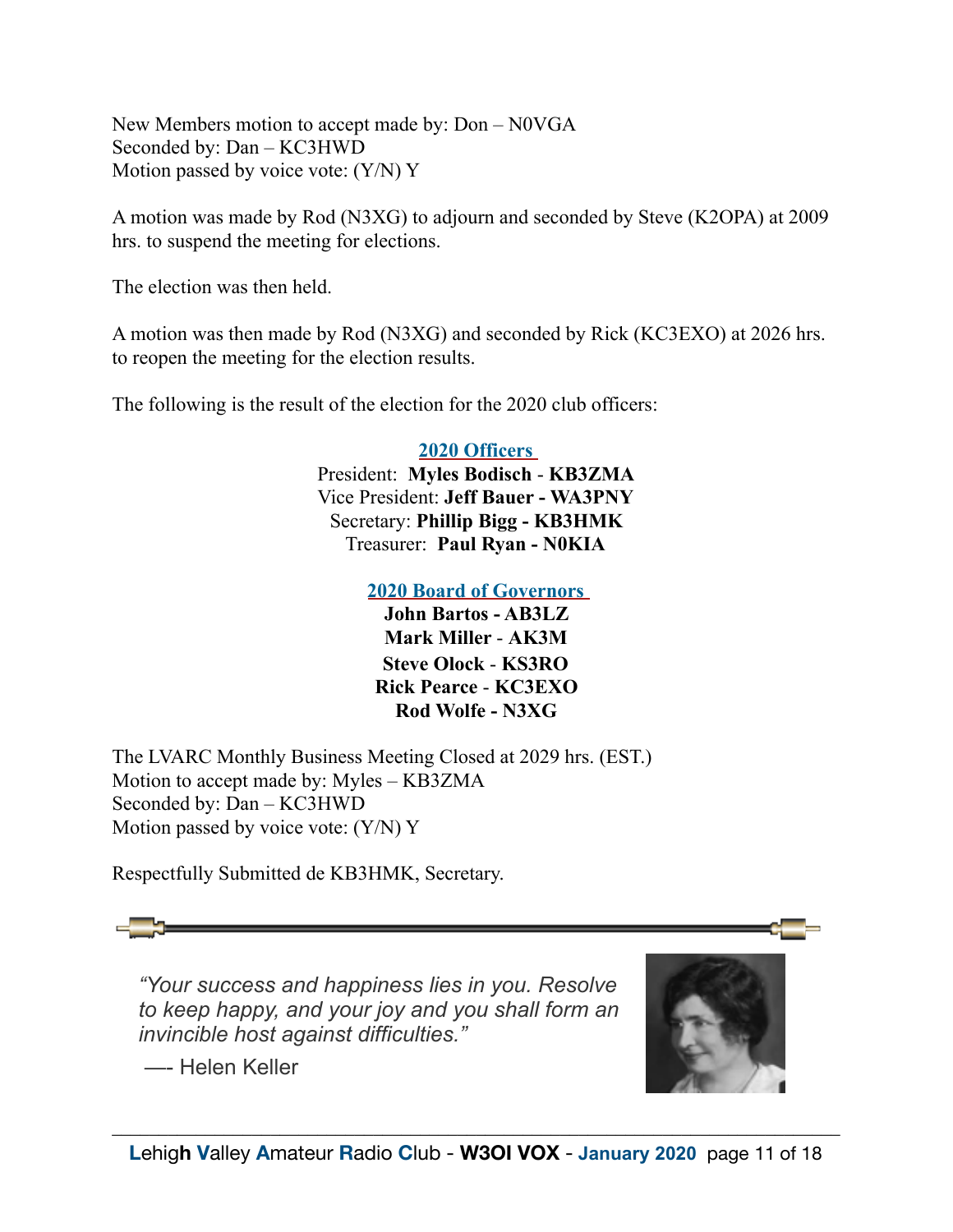

During the 2019 ARES season, the LVARC provided communications support for 5 events. They included, LVRR Half Marathon, Hanover Township Spring 5K, VIA Marathon, Women's 5K Classic and the D&L Heritage Rail Trail Half Marathon.

The LVARC VE team held 5 test sessions, tested 13 people in 2019 and earned \$84.00 for the LVARC VE fund.



Its that time of year, when bad WX is possible. We all still need to travel but cannot always depend on the



weather agreeing with our travel plans. Here are a few suggestions to insure that your trip will be as safe and comfortable as possible.

Be sure you begin your trip with a full tank of gas and don't let the level go below half. Keep the following in a bag in your trunk, a working flashlight, blanket, fire extinguisher, small snow shovel, bag of kitty litter, first aid kit, snow brush, ice scraper, water, snacks, extra warm clothing, jumper cables and/or power station, cell phone with spare cable for charging and don't forget a VHF hand held or mobile radio with spare battery and a DC charging cable.

You never know if you will get stuck on the road because of a road closure or accident and will have to spend snd undetermined amount of time in your car.

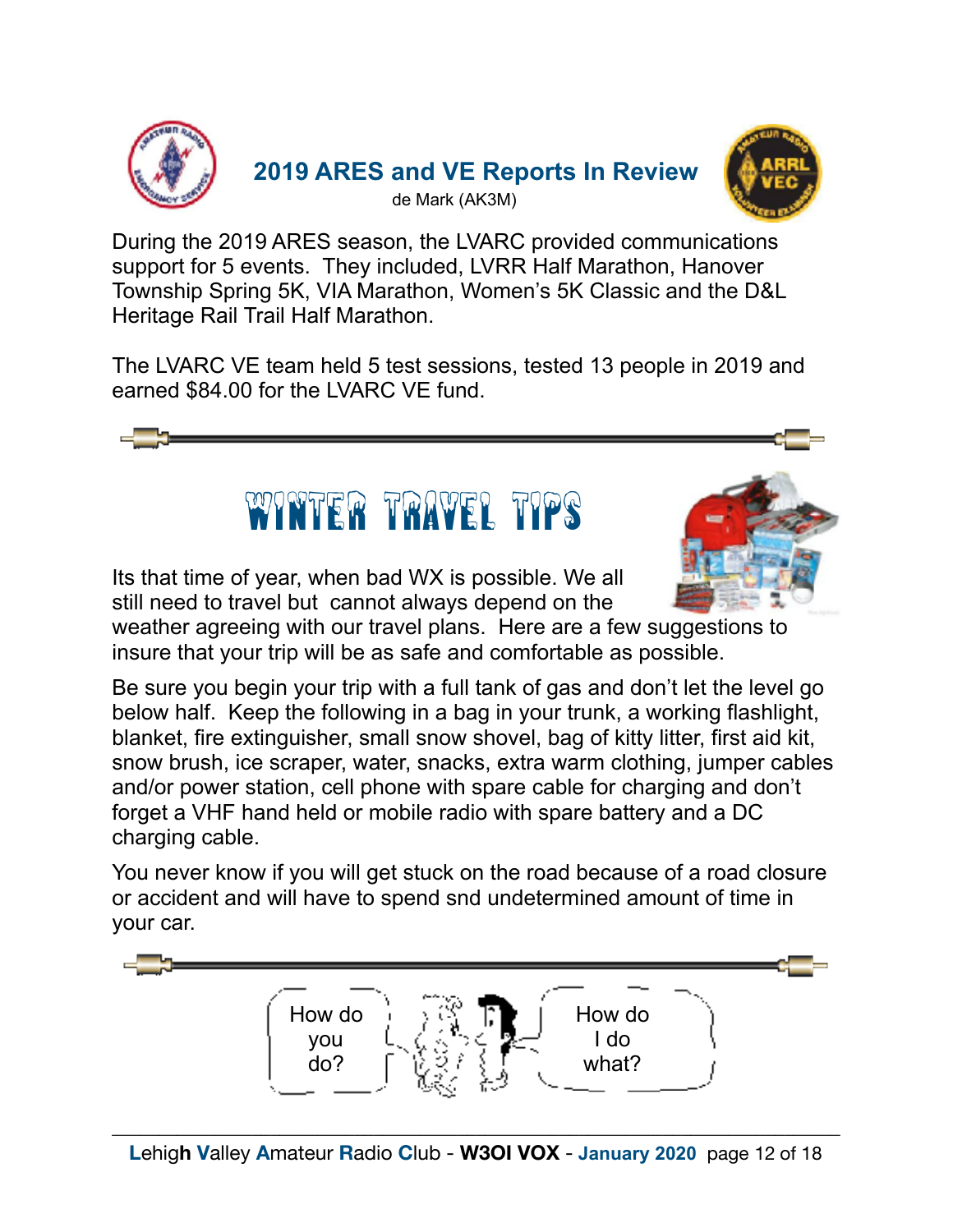# **2019 LVARC Holiday Party**

The 2019 LVARC holiday party was held on Tuesday December 17, 2019. It was well attended. About 28 members and family were present.

The food was plentiful and numerous prizes were awarded.

# All had a wonderful time!















(Continued on page 14)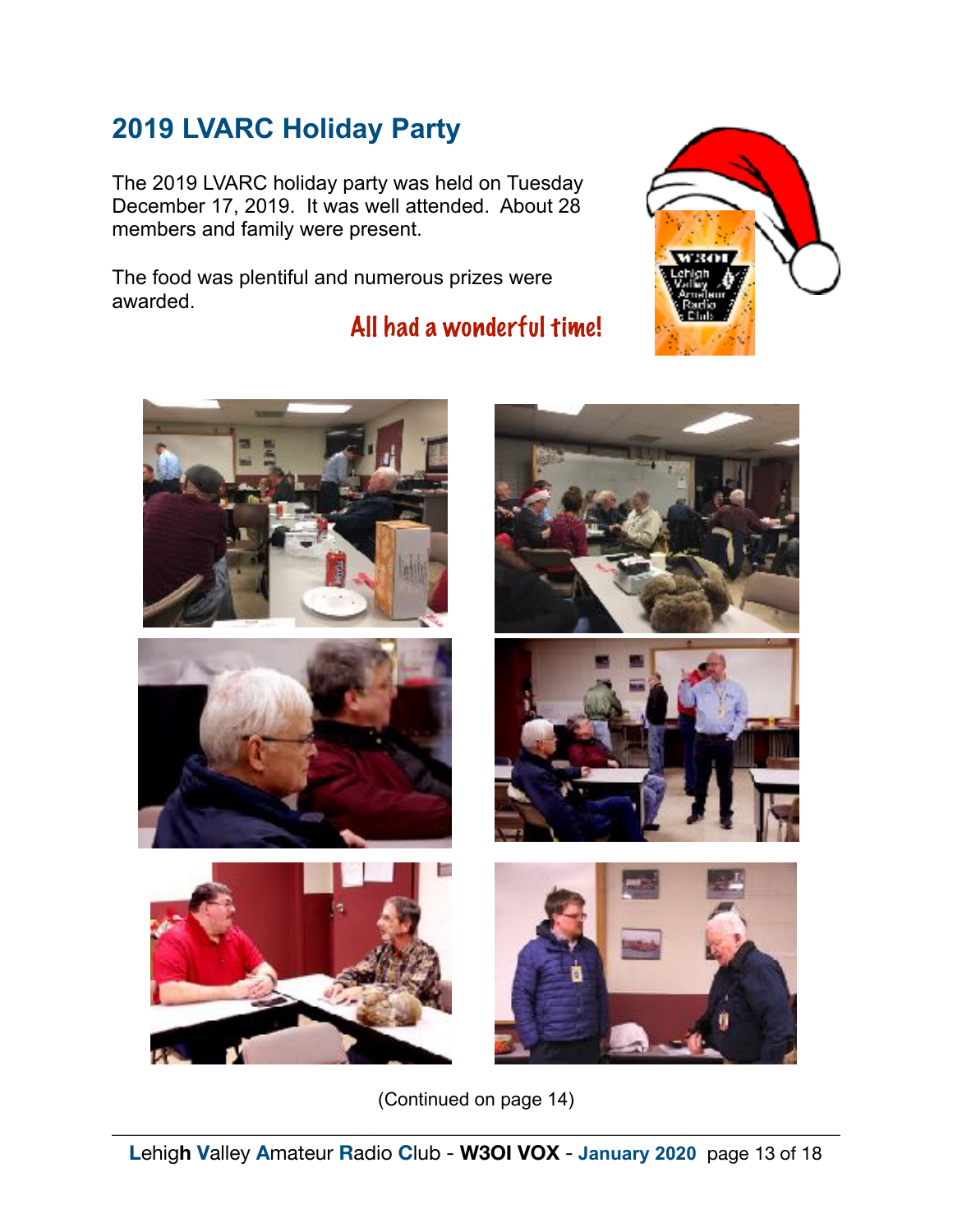#### (Continued from page 13)

















Photos courtesy Don (N0VGA)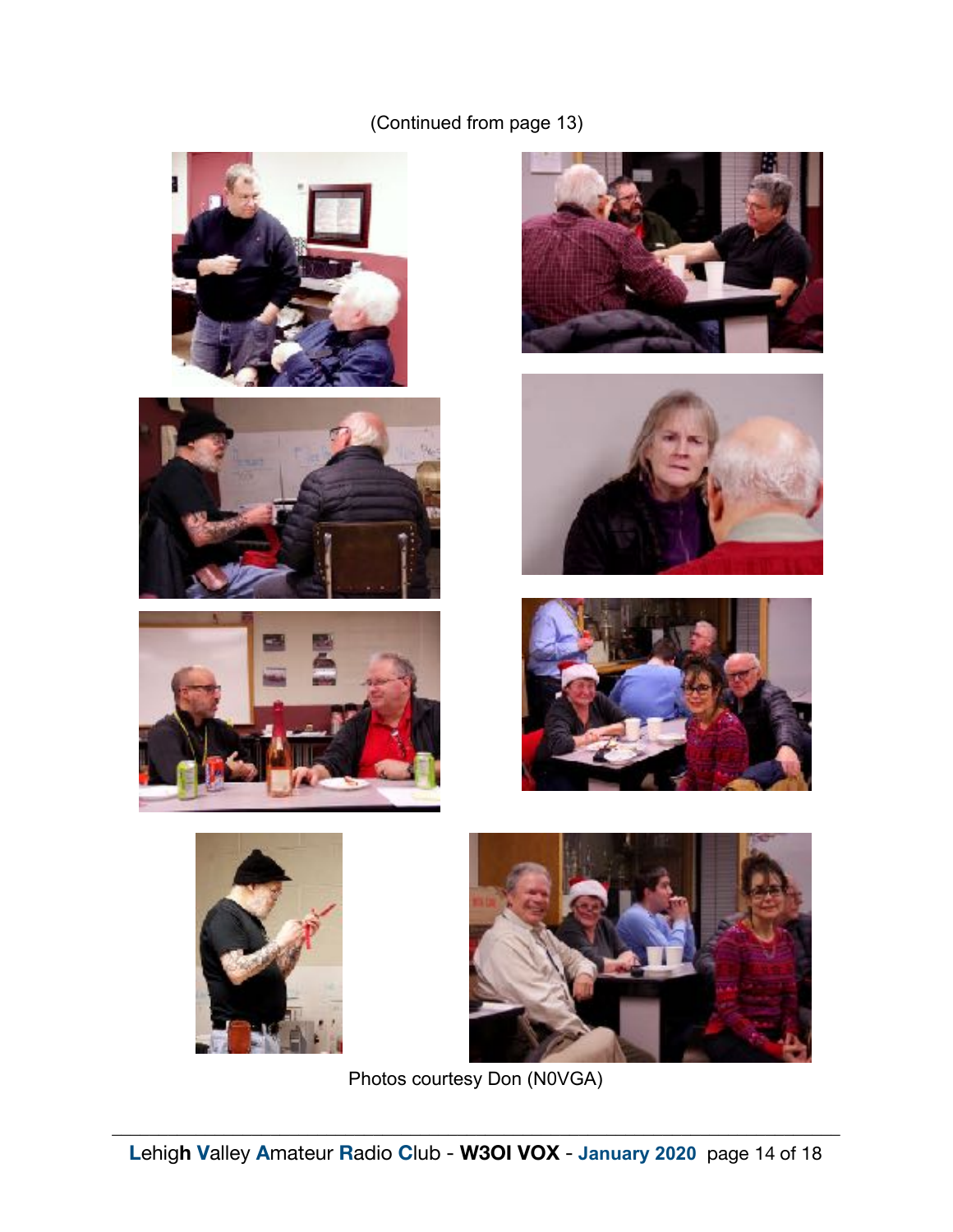# **"***And the award goes to ………"*



#### *CONGRATULATIONS* to **Steve Olock** (KS3RO) who received the 2019 *Pres Schuler* award at the December 17, 2019 LVARC holiday party!







The Pres (Preston) Schuler award is given each year for **"***Excellence In Service to the LVARC***."** 

 Nominees are submitted by club members.

Pres (W3VQ) was a founding father of the **L**ehigh **V**alley **A**mateur **R**adio **C**lub.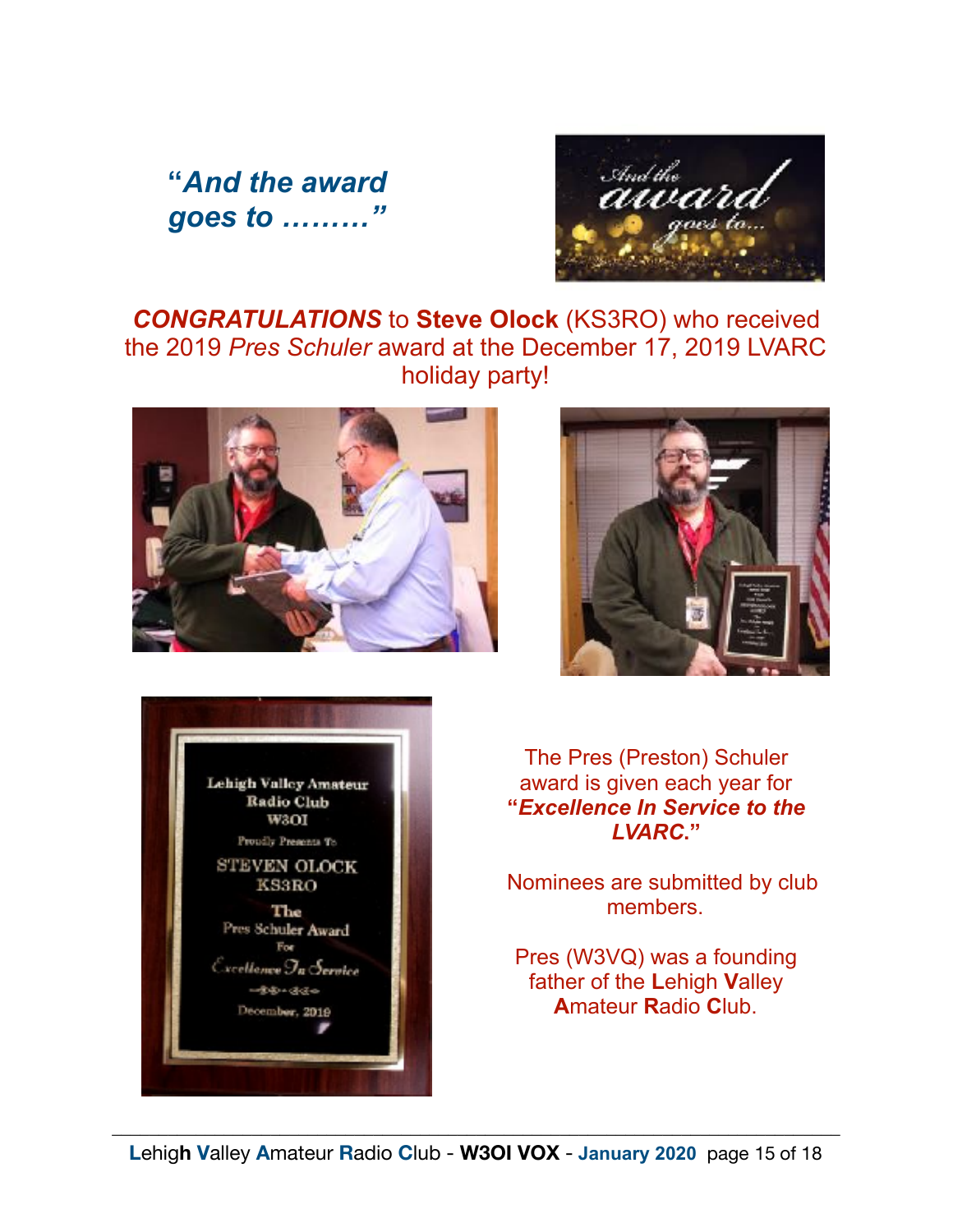### **The LVARC VE Program** - de Mark (AK3M)

Provided someone contacts me no later than the Sunday before the scheduled test session, the LVARC holds monthly test sessions on the third Friday of every month, except June, July and August.

Because we use a school as the test site, we cannot use the building in June, July and August. **We do** however, **hold walk-in testing on the Saturday of Field Day (June) at the LVARC FD site**.

If you are a currently accredited ARRL **V**olunteer **E**xaminer and wish to be present at the LVARC test sessions, please let me know. The test sessions begin at 6:30p (local time) and because of distance, personal schedules and time limitations, I have been using those who have shown an interest to participate.

Please read the following which I copied from the VE Manual which is available on the ARRL website. It will answer many questions you may have about your accreditation, if it is about to expire or how to renew your accreditation (with the ARRL). You can see this in its entirety at **([http://www.arrl.org/files/file/VEs/](http://www.arrl.org/files/file/VEs/VE%20Manual%20Web%20FINAL%202014.pdf) [VE%20Manual%20Web%20FINAL%202014.pdf](http://www.arrl.org/files/file/VEs/VE%20Manual%20Web%20FINAL%202014.pdf)**).

Because we are approaching a new year, I will be developing a revised VE list. Again, if you wish to be on the list for LVARC test sessions, contact me [\(AK3M@rcn.com](mailto:AK3M@rcn.com)).

Remember, if you are ARRL accredited, you must be a current member of the ARRL to maintain that accreditation.

Mark AK3M

#### **Maintaining Your Accreditation**

—————————————————————————————————-

**ARRL accreditation renewal is automatic for ARRL VEs who maintain a current address, contact phone number and/or email address on file at the VEC office and have participated at an exam session within the past 5 years.** 

Renewal stickers, extending the ARRL VE's accreditation expiration date, are issued and should be placed on your credentials. By issuing automatic accreditation renewals, the ARRL/VEC can ensure that the needs of our VEs are met; as well as the amateur radio community.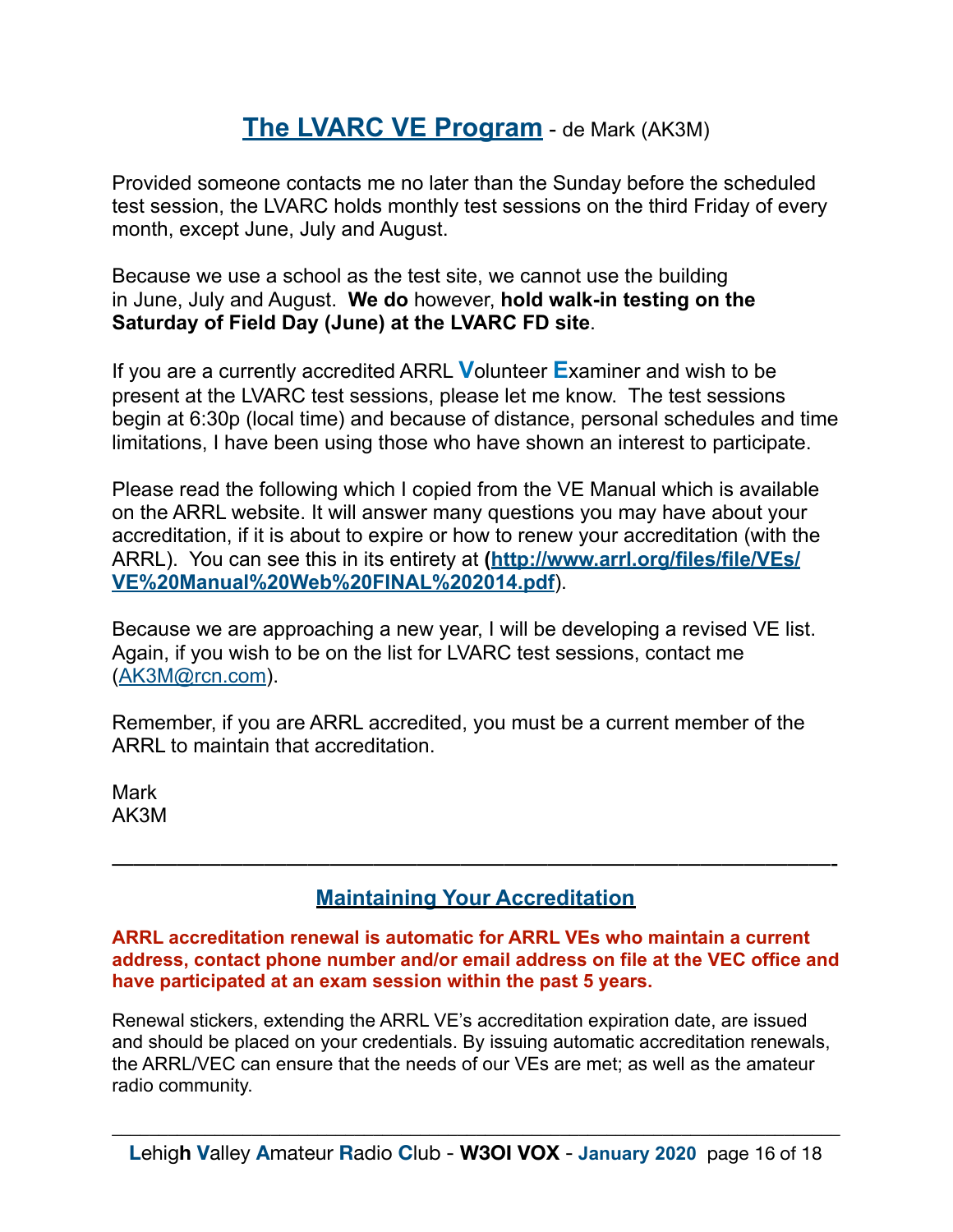**After 5 years of inactivity, your VE accreditation will be placed on hold until you contact the VEC office.** Depending on the amount of time that has passed, you may be required to reapply. No one's accreditation will be permanently revoked solely because of his or her inactivity, because many factors can contribute to a VE's activity level.

We ask those VEs who no longer wish to continue in the VE program to contact the ARRL/VEC by mail, email or by telephone. At your request, we will remove your name from our VE roster and change your "accredited" status to "inactive" status. Renewal stickers will not be issued.

VEs who may not actually have administered Amateur Radio exams, but who are reported (on the back of the Test Session Report form) as having helped with an ARRL/ VEC test session are credited with serving and will qualify for automatic renewal.

**The badge you wear at a test session must reflect your current VE status.** VE Teams are responsible for ensuring that each participating VE's accreditation is valid before team members administer exams at an ARRL/VEC test session. Failure to do so can have serious consequences. If VEs are later found to have been ineligible to serve, any elements administered by ineligible VEs may be declared invalid.

The ARRL/VEC is also obligated to review the VE's performance to determine whether any further action--such as permanent removal from the program--is necessary. In the VE program, an ounce of prevention is well worth a pound of cure.

#### **Reaccreditation**

ARRL/VEC Credentials Expire If you advise the ARRL/VEC that your accreditation is about to expire, the staff will routinely renew your accreditation credentials upon request.

#### **As mentioned above, the ARRL/VEC will also automatically renew them if your contact information is up to date in our files and if you have participated at an exam session within the past 5 years.**

If you have been active with ARRL/VEC, and if you have not yet received renewal stickers for your accreditation within 20 days of your expiration, please contact the ARRL/VEC office. This is an excellent time to update your records with the VEC office, if you have not done so earlier.

#### **Maintaining Your Accreditation**

**ARRL accreditation renewal is automatic for ARRL VEs who maintain a current address, contact phone number and/or email address on file at the VEC office and have participated at an exam session within the past 5 years.**